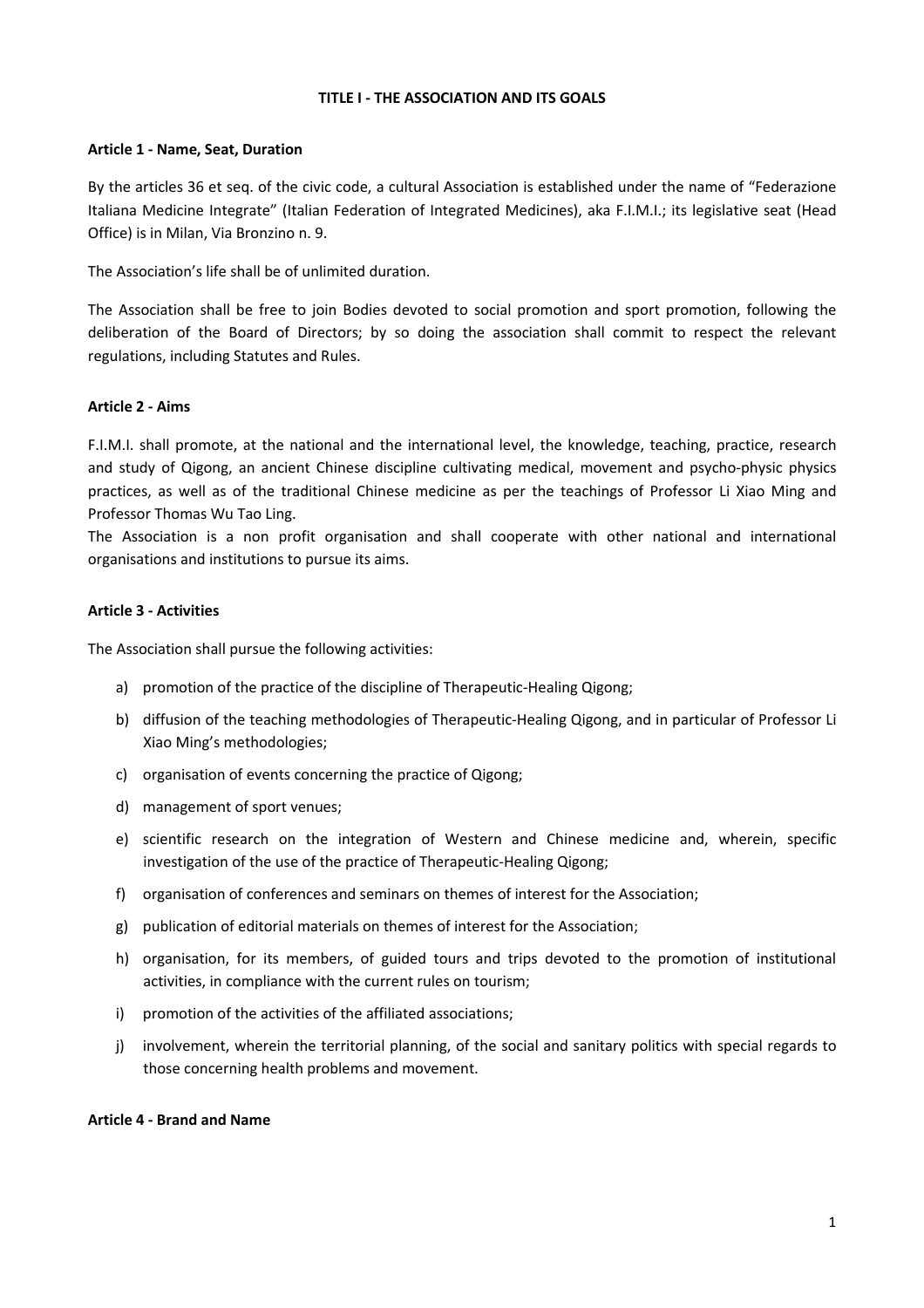The Brand and name of "Federazione Italiana Medicine Integrate" (Italian Federation of Integrated Medicines) are an exclusive property of F.I.M.I.; they can be used only by affiliated associations that have been authorised, as per the specific Rules regulating the concession and the revocation of the brand.

## TITLE II - MEMBERSHIP

### Article 5 - Admission of New Members

Those who accept the aims of the Association and share the principles and goals stated in this statute can become members of the Association.

### Article 6 - Membership

Members are classified as follows:

- 1) Collective members: associations, bodies, non profit organisations pursuing aims in compliance wit those of F.I.M.;
- 2) Adhering collective members: associations, bodies, non profit organisations having activities in compliance with those pursued by F.I.M.I.;
- 3) Practising members: physical people who are members of the associations affiliated to F.I.M.I.

All membership applications submitted by associations, institutions, bodies and organizations must include the associative statute and the deliberation to join F.I.M.I.; the documents shall be issued by their competent board and subscribed by their legal representative. Said organisations bind to promote the aims as per the article 2 here above, within specific projects of collaboration jointly established with F.I.M.I. and preserving their independence.

The protection, safeguard and valorisation of the Association assets and patrimony will be founding elements of F.I.M.I.. For this reason, the Association is bound to assure the broader diffusion of the associative values, as well as to protect the affiliated associations on the whole territory. Therefore, F.I.M.I. shall acknowledge the regularly established at a regional and local level, as per a true federal spirit; it is also bound to support the events promoted by the associations, alone or in group, such as the designing of courses, seminars, conferences, etc.

The adhering collective members give membership only to their own members, physical people who practice the discipline of Qigong.

The collective members and the adhering collective members which acquire the qualification of "School of Therapeutic-Healing Qigong" are bound to promote the teaching, the practice, the study, the research and the diffusion of Qigong and Chinese Traditional Medicine within a common Program; such a common Program shall define the teaching programme of the school, in compliance with shared Regulations defining the requisites and functioning of the School.

The practising members become F.I.M.I. members by becoming members of "collective members" affiliated to F.I.M.I., or by becoming members of "adhering collective members" affiliated to F.I.M.I. if practicing the discipline of Qigong.

There is no temporary membership. The member's fee is non -transferable.

#### Article 7 - Treatment of Sensible Data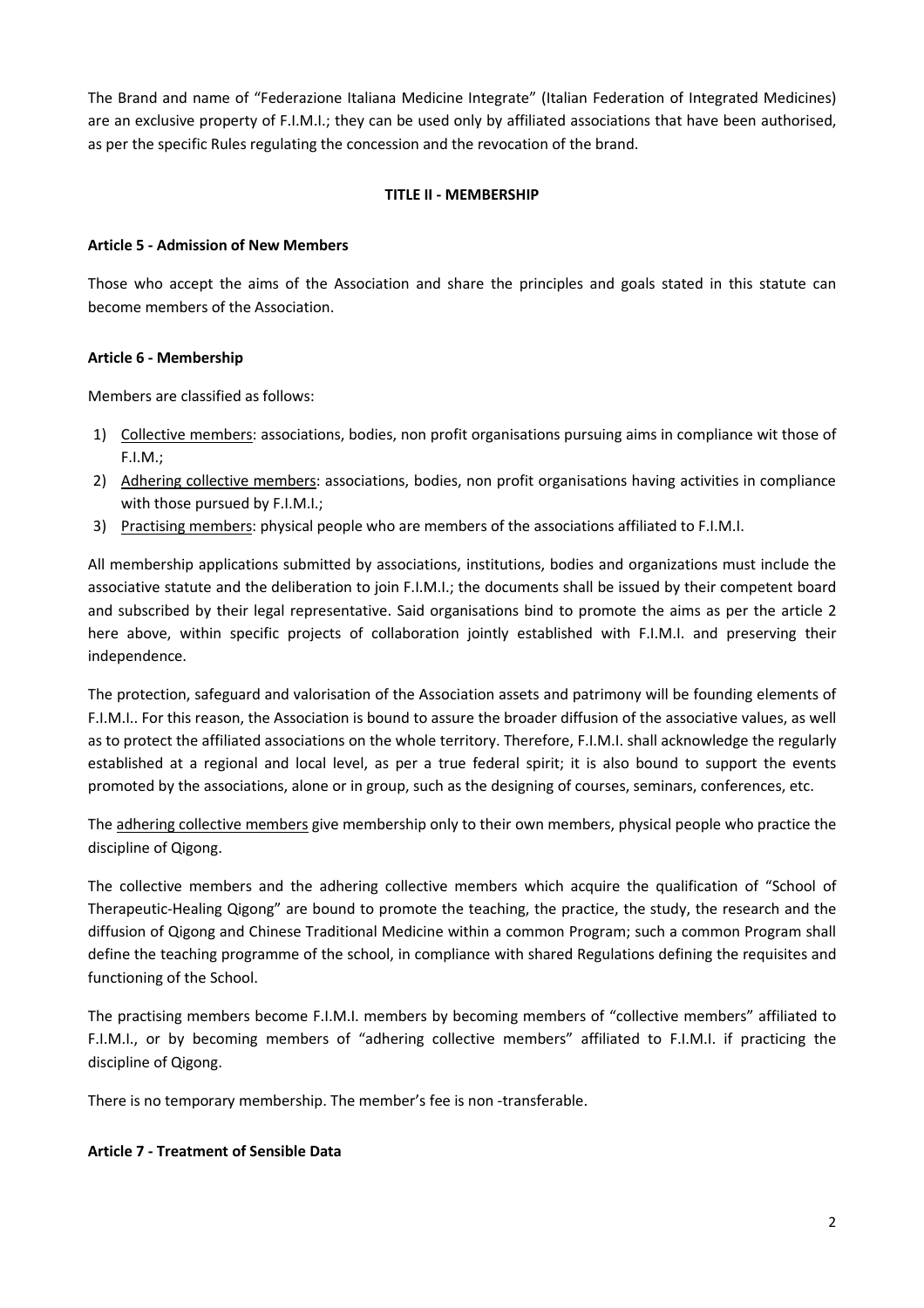All sensible data acquired through F.I.M.I. membership will be used only to establish and manage the associative bond; they will not be otherwise communicated or passed to others without the explicit consent of the members, with the exception of law accomplishments and the stipulation of insurance policies.

## Article 8 - Members' Rights and Duties

The collective members shall participate to the assemblies through their legal representatives and the delegates elected to the extend of 1 delegate for fifteen members.

The adhering collective members shall participate to the assemblies through their legal representatives and the delegates elected to the extend of 1 delegate for fifteen FIMI members.

All members of age in the assembly are entitled to active and passive electorate.

All members will have the right of information and control established by law and by this Statute; in particular, all members will have the right to access documents, deliberations, budgets, reports and registers of the Association. The members act voluntarily and can only be compensated for the effective expenses occurred in the pursuit of activities. The association relies mostly on the voluntary action of its members.

Under specific circumstances, the association shall hire labours or consultants also among its members. All members behaviour within and outside the association relies upon the spirit of solidarity and must be guided by fairness, good faith, honesty, moral rectitude in the full respect of this Statute and Rules. The collective members and the adhering collective members which qualify also as "schools" are bound to send an annual report on their activities to the Board of Directors by July  $31<sup>st</sup>$  of each year.

### Article 9 - Revocation of the Status of member

Collective members and adhering collective members can resign as members by written resignation notified to the President of the Association. Said members lose their status as member when one of the following conditions occurs:

- a) Non payment of dues for more than six-month;
- b) Serious reasons which have caused either moral or material damages to the Association;
- c) Violation of the Rules regulating the requirements and modes of operation of the Association defined as "School of Therapeutic-Healing Qigong". In this case, the Board of Directors shall deliberate on the following sanctions: either admonition, or expulsion, depending on the gravity of the act, be it commissive and/or omissive of the Association.
- d) Violation of the Rules regulating the brand concession;
- e) Illegal use of the certificates obtained from and through the Association, in the pursuit of the abusive practice of medical and therapeutic treatments as per the Italian laws;
- f) Illegal use of the name Li Xiao Ming;
- g) Dissolution of the association, body or organization.

Membership for practicing member shall terminate when one of the following conditions occurs: resignation or revocation of the collective body (collective members and adhering collective members) affiliated to the Association, subject to the right to appeal to the Board of Trustees in case of exclusion.

The exclusion of members is deliberated by the Board of Directors; the deliberation and its motivations (with the exception of case a here above) will be notified to the addressee by written letter.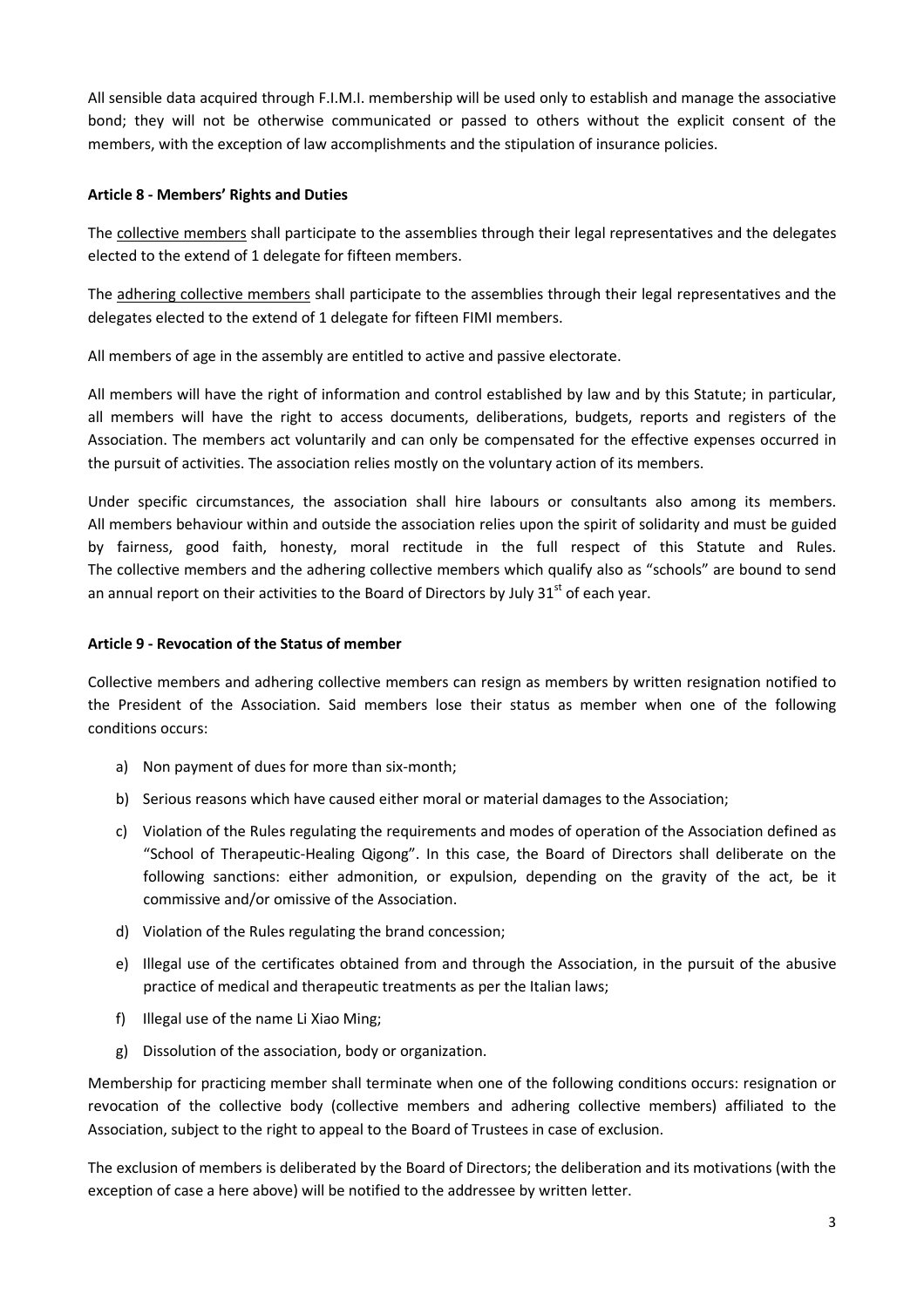Excluded members can appeal by 30 days to the Board of Trustees. The Board will deliberate within 30 days from the appeal: during this period the member will be considered as suspended.

Excluded and resigned members have neither right to refunding, nor rights on the association assets and patrimony.

### TITLE III - THE ORGANIZATION

### Chapter I - Organisation

#### Article 10 - The Levels of the Association

F.I.M.I. organises its activities on the following levels:

- 1) National
- 2) Territorial

### Article 11 - The Territorial Activity

Upon F.I.M.I. approval, the associations affiliated to F.I.M.I. can deliberate to become territorial offices of F.I.M.I. (regional, provincial or city offices).

When several affiliated associations operate in the same city, they can establish a Committee to coordinate and organise the F.I.M.I. activities.

#### Article 12 - Association's Organs

The Association's Organs are:

- 1. The General Assembly
- 2. The Board of Directors
- 3. The Audit Committee (if nominated)
- 4. The Board of Trustees (if nominated)

All posts are non profit; the terms of office shall be two years.

#### Article 13 - The General Assembly

The General Assembly of the members shall be the body of the Association for passing resolutions. it is formed by: the legal representatives of the collective members and of the adhering collective members; the delegates elected by the collective members to the extent of 1 delegate for fifteen members; the delegates elected by the adhering collective members to the extent of 1 delegate for fifteen FIMI members.

The terms of office will be two years.

If one or more delegates cannot attend, a substitute delegate shall attend. In turn, delegates can be represented by other delegates. Each delegate can represent up to three other delegates.

The Assembly is called by the President, or his/her representative, by:

- 1. notification sent by letter/fax/e-mail/telegram to the delegates at least 20 days prior the date of the meeting;
- 2. notice posted on the Association website at least 20 days prior the date of the meeting;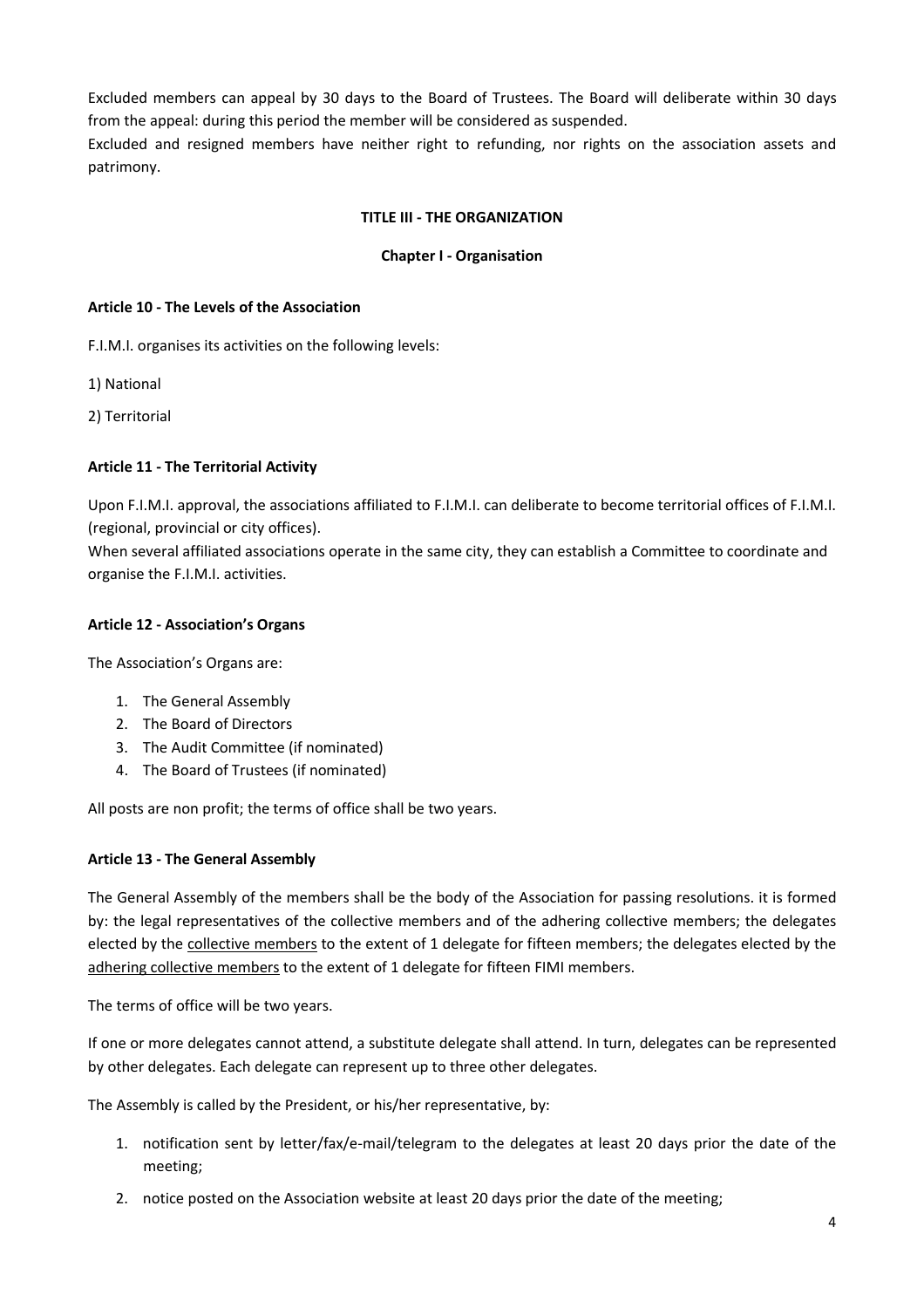3. notice posted at the Association Head Office at least 20 days prior the date of the meeting and stating the meeting agenda and place.

The Board of Directors shall call the General Assembly at least once each year, and upon necessity; the General Assembly shall be called following the request of at least one-tenth of the assembly.

The General Assembly of the members shall be the body of the Association for passing resolutions. It can be called an ordinary and an extraordinary assembly. The extraordinary assembly shall deliberate on: changes of the Statute; transfer of the legal seat; dissolution of the association. The ordinary assembly will deliberate on all other cases.

For the first call, the ordinary assembly shall be quorated only if the majority of members entitled to vote are present; in the case of a second call (to be called at a different date), the ordinary assembly is quorate regardless of the number of members present.

The General Assembly shall:

- elect the Board of Directors and nominate the President, the Associate-President, the Secretary and the Treasurer;
- nominate the members of the Board of Auditors;
- if established, nominate the Board of Trustees;
- ratify the Regulations, including the Regulations concerning the Trainer's training;
- propose initiatives, state theirs modes and organisational supports;
- ratify the annual provisional and the final budget prepared by the Board of Directors;
- establish the amount of the annual membership fees;
- deliberate on the appeals averse to the Board of Trustees, as final instance of endo-associative justice;
- ratify the Association's annual program

Decisions of the General Assembly shall be taken by a majority vote of the members present and/or representing delegates who cannot attend. Votes are open. If requested by the Assembly, they can take place by secret ballot. Each participant cannot represent more than three absent delegates.

The secretary of the Association, or a member of the Assembly specifically nominated, shall keep record of the meeting and deliberations of the Assembly. The minute will be signed by the President and by the compiler; it will be preserved in the minute-book by the Secretary in the Association Head Office.

All members have the right to access the minutes of the general assemblies and obtain a copy upon request.

Decisions concerning the amendment of the Statutes and the dissolution of the Association must be approved by a two-third majority of the members present.

The Extraordinary Assembly:

- 1. shall ratify the amendments of the Statute with the approval of two-third of the members and by a majority vote of the members present;
- 2. shall ratify the dissolution of the Association and the devolution of the remaining patrimony and assets with the approval of three-quarter of the members of the general Assembly having the right to vote.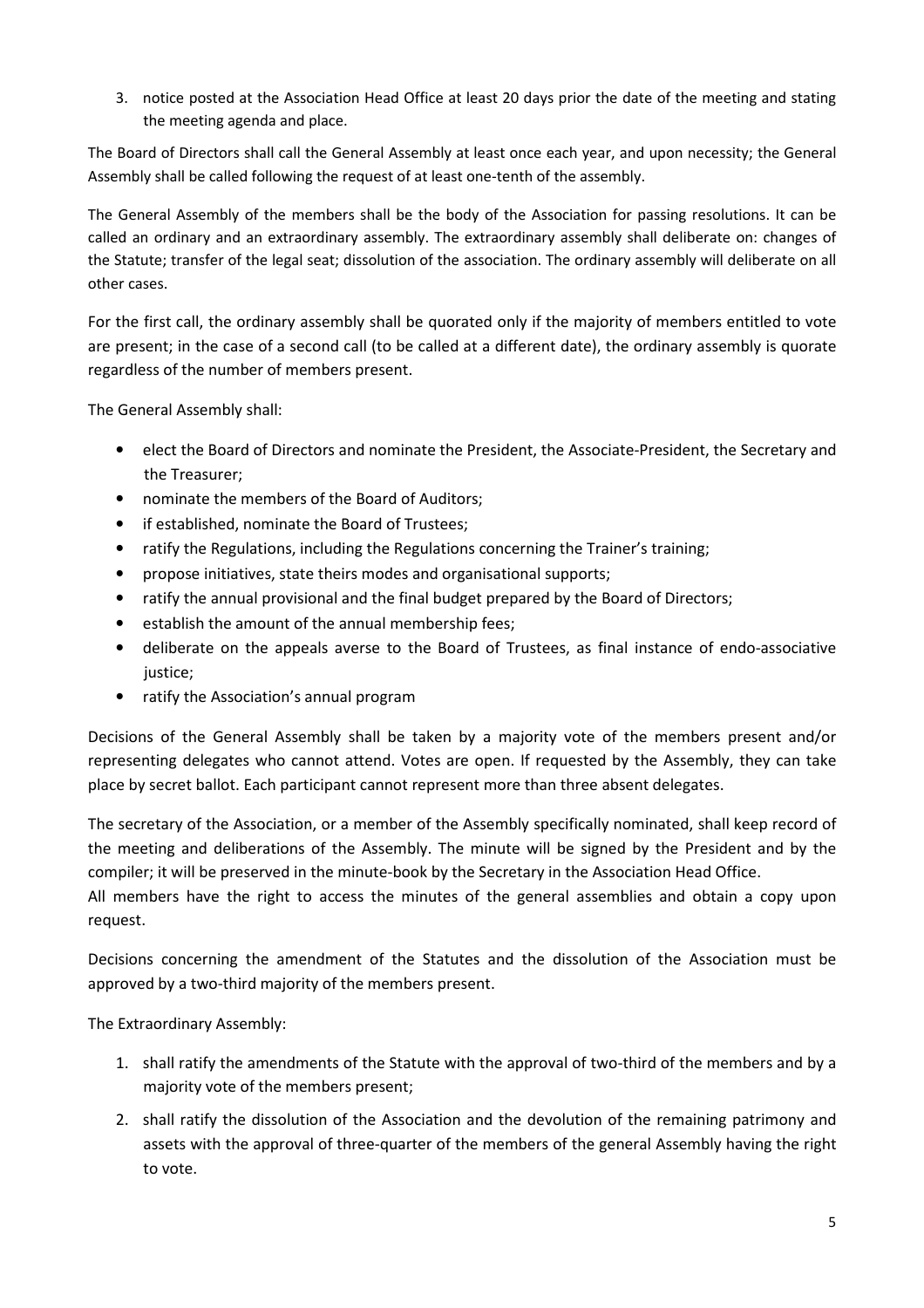All members of the Assembly have the right to vote. All members have the right to passive electorate.

## Article 14 - The Board of Directors

The Association is administrated by a Board of Directors elected by the General Assembly and composed by 5 to 15 members. The Board of Directors shall be called by the President or upon request of at least one-third of the members of the Board of Directors.

Decisions shall be taken by the absolute majority of the members present.

The Board of Directors:

- 1. shall take all measures (ordinary and extraordinary) to attain the goals of the Association in the full respect of the general assembly's decisions;
- 2. draws up and presents to the General Assembly the annual report on activities;
- 3. draws up and presents to the General Assembly the final and the estimated budget;
- 4. decides on the admission of collective members and adhering collective members;
- 5. decides on the resignations of members and their possible exclusion;
- 6. decides on the suspension of the use of the brand and name "Federazione Italiana Medicine Integrate Scuola di Qigong Terapeutico-salutistico" (Italiana Federation of Integrated Medicines - School of Therapeutic-Healing Qigong);
- 7. keeps the Register of the Qigong "Instructors" and "Trainers".

The meetings of the Board of Directors shall be quorate when the majority of its members are present.

## Article 15 - The Steering Committee

The Board of Directors has the faculty to elect a Steering Committee among its members. The Steering Committee shall act on the behalf of the Board of Directors with the exception of decisions concerning the approval of the final and the estimated budget.

### Article 16 - The President

The President is the legal representative of the Association. He/She shall convene and chair the General Assembly and the Board of Directors; he/she shall present the annual program of the Association.

### Article 17 - The Secretary

The Secretary shall coordinate the activity of the Association. He/She shall offer organisational support to assure ongoing activities. Every six-month, the Secretary shall send a written report on the activities to the Board of Directors.

### Article 18 - The Treasurer

The Treasurer overseas the funds and resources of the Association in compliance with the rules of good management, accountancy and parsimony. Every three months, the treasurer shall send a written report to the Board of Directors. The office of Treasurer can be cumulated with that of Associated President or Secretary.

### Article 19 - Audit Committee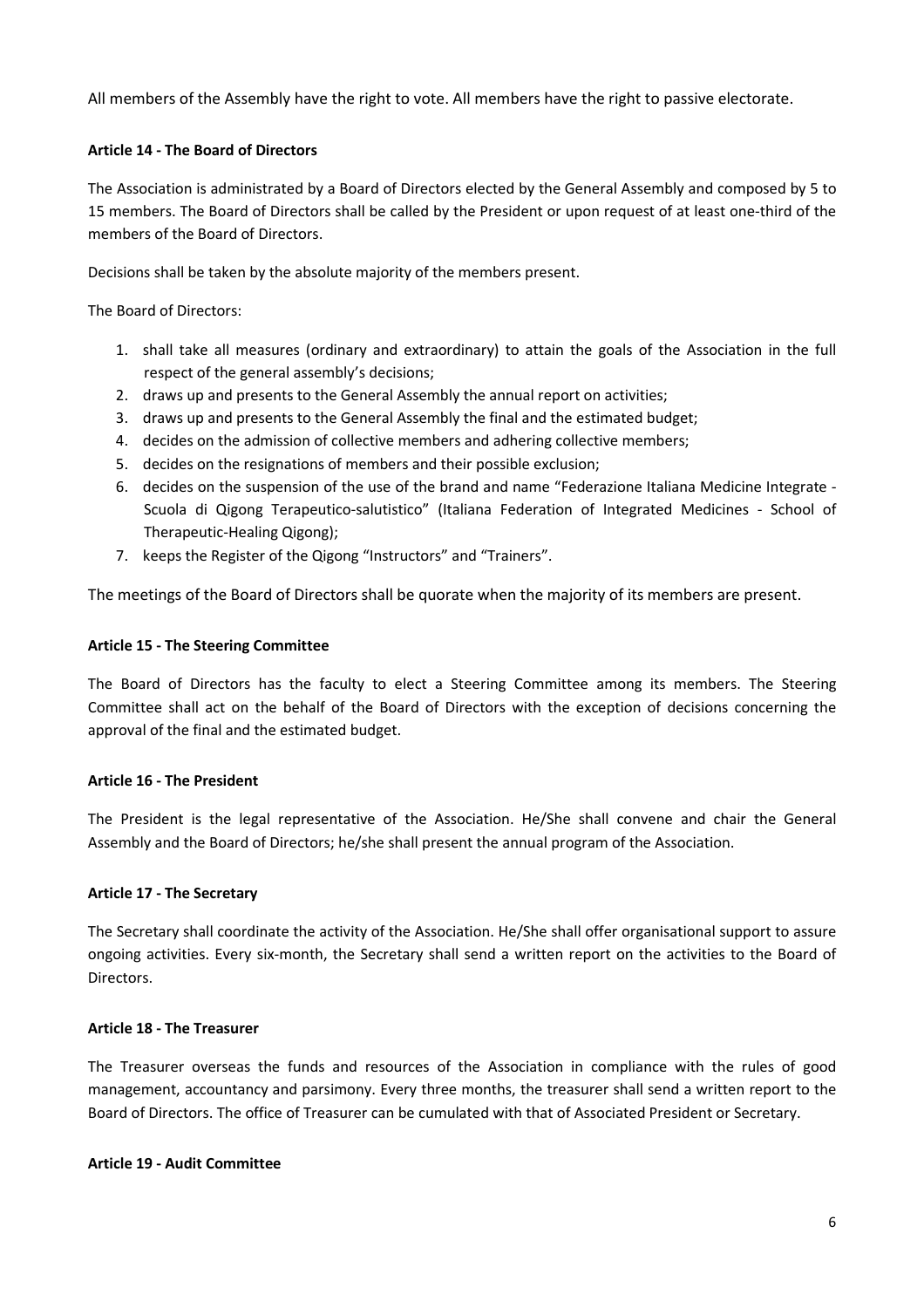If established, the Audit Committee, will be formed by three effective members and two suppletive members; they shall elect a president. If one of the effective members is either absent or cannot act, he/she will be replaced by the eldest among the suppletive members. The Board of Directors shall nominate a new effective member when there are no more suppletive members available.

The Audit Committee shall:

- 1. monitor the Association accounts;
- 2. check the correct keeping of account and the compliance of the book of accounts with the F.I.M.I.'s records;
- 3. submit to the Board of Directors an annual report together with the final budget.

Members of the Audit Committee are invited to the meetings of the Board of Directors; however, they shall not have the right to vote.

## Article 20 - Board of Trustees

The Board of Trustees is composed of minimum three effective members and seven maximum, plus three suppletive members. They shall be elected among those members who have either acquired a clear and specific expertise in the associative field, or have a specific legal expertise, and who are not components of other executive organs. They shall elect a President.

In case of resignation or impediment, the eldest member shall succeed.

The Audit Committee is a monitoring body having arbitral, advisory, and interpretative functions on the Association statutes and regulations.

The Audit Committee shall deliberate on disputes among members, calling the parts and completing the investigation; the decision shall be notified within sixty days.

The National Board of Trustees shall be addressed following one of the part's request or appeal, or upon decision of the Board of Trustees. The Board of Trustees shall notify all involved parts within 15 days and, in any case, when the preliminary investigation starts. All decision are immediately effective, unless an appeal is submitted to the General Assembly.

# Article 21 - The Honorary President

The Board of Directors can nominate an Honorary President of the Association. He/She shall be chosen among high profile people having strong professional qualifications in the medical field and humanity. The Honorary President collaborates to the scientific elaboration of the Association and shall represent the Association in accordance with the President, the latter remains the only legal representative of the Association.

### Chapter II - Organisation

### Article 22 - Financial Resources

The Association's financial resources enabling its functioning and activities shall derive from:

- a) membership fees and contributions, as per the Board of Directors' deliberations ratified by the General Assembly;
- b) inheritances, donations and legacies;
- c) contributions from the State, the regions, local agencies, public bodies and institutions, also when addressed to support specific and documented programs planned in compliance qith the associative aims;